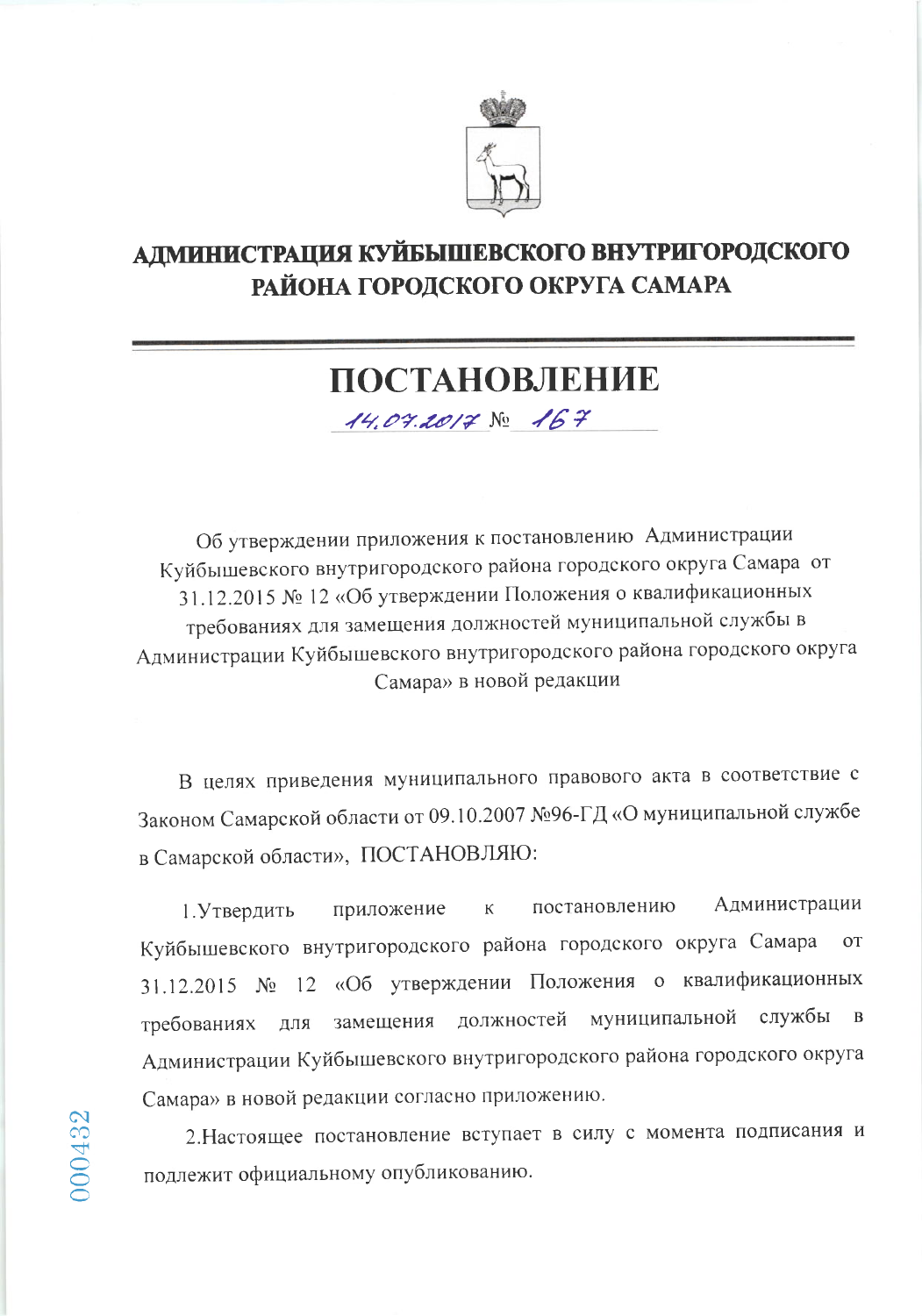3. Контроль за исполнением настоящего постановления оставляю за собой.

Глава Администрации Куйбышевского внутригородского района городского округа Самара

MMHL

А.В.Моргун

Сутягина С.А. 330 68 39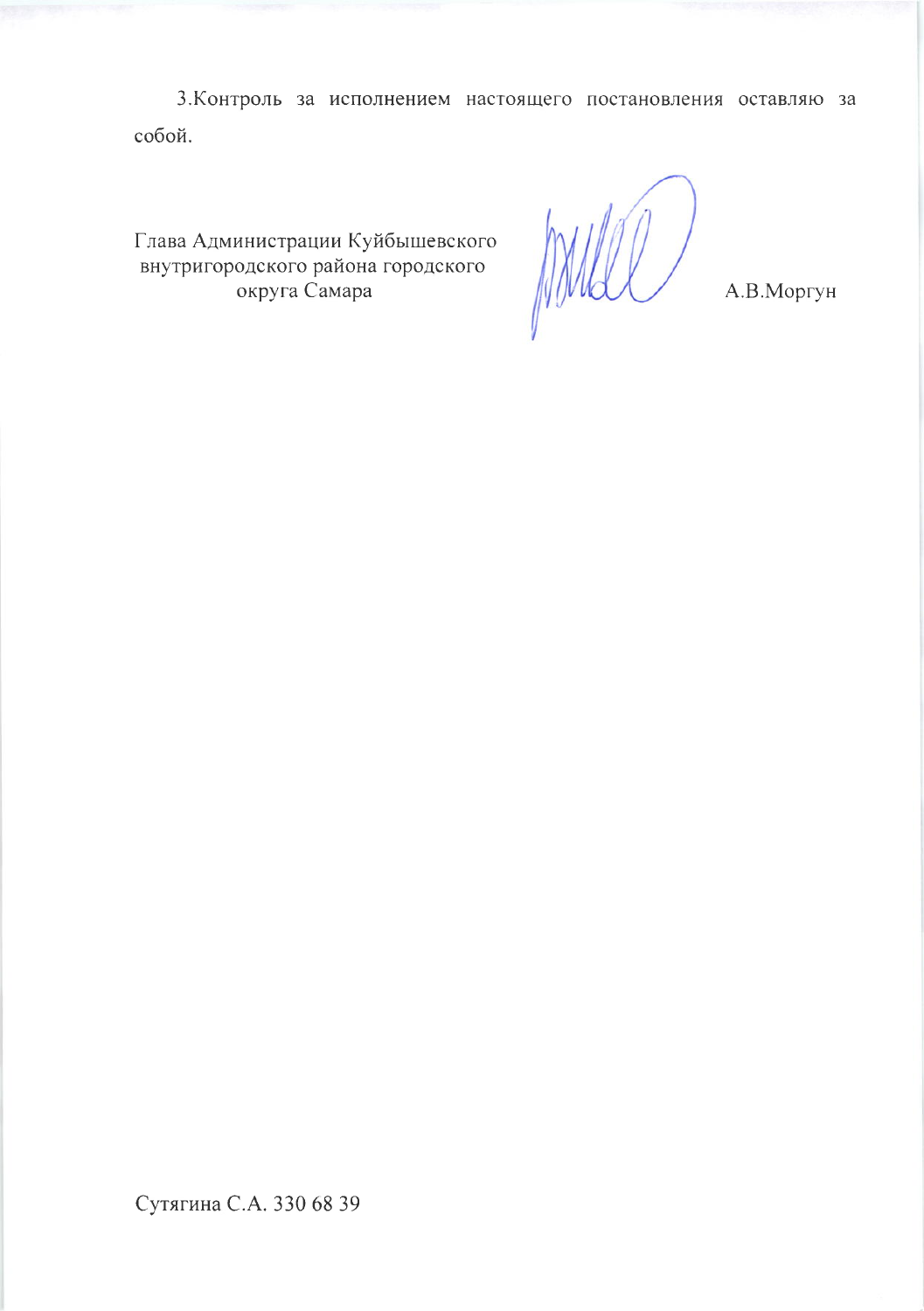### ПРИЛОЖЕНИЕ

к постановлению Администрации Куйбышевского внутригородского района городского округа Самара от 31.12.2015 № 12 «Об утверждении Положения о квалификационных требованиях для замещения должностей муниципальной службы в Администрации Куйбышевского внутригородского района городского округа Самара»

Квалификационные требования к уровню профессионального образования и стажу муниципальной службы (государственной службы) или стажу работы по специальности, необходимому для замещения должностей муниципальной службы в Администрации Куйбышевского внутригородского района городского округа Самара

| $N_{\mathcal{Q}}$<br>$\Pi/\Pi$                                                                                                                                                                        | Наименование<br>должности<br>муниципальной службы                                              | Квалификаци-<br>онные<br>требования<br>к уровню<br>образования          | Квалификационные<br>требования к опыту (стажу)<br>работы                                                                                 |  |
|-------------------------------------------------------------------------------------------------------------------------------------------------------------------------------------------------------|------------------------------------------------------------------------------------------------|-------------------------------------------------------------------------|------------------------------------------------------------------------------------------------------------------------------------------|--|
|                                                                                                                                                                                                       |                                                                                                |                                                                         | 1. Должности муниципальной службы в Администрации<br>Куйбышевского внутригородского района городского округа Самара                      |  |
| 1.1. Должность муниципальной службы категории «руководители»,<br>замещаемая по контракту, заключаемому по результатам конкурса<br>на срок полномочий, определяемый уставом муниципального образования |                                                                                                |                                                                         |                                                                                                                                          |  |
|                                                                                                                                                                                                       |                                                                                                | Высшая должность муниципальной службы                                   |                                                                                                                                          |  |
| 1                                                                                                                                                                                                     | Глава Администрации<br>Куйбышевского<br>внутригородского<br>района городского<br>округа Самара | Высшее<br>образование не<br>ниже уровня<br>специалиста,<br>магистратуры | Не менее четырех лет стажа<br>муниципальной службы<br>(государственной службы)<br>или не менее пяти лет стажа<br>работы по специальности |  |
| 1.2. Должности муниципальной службы категории «руководители» в<br>Администрации Куйбышевского внутригородского района городского округа                                                               |                                                                                                |                                                                         |                                                                                                                                          |  |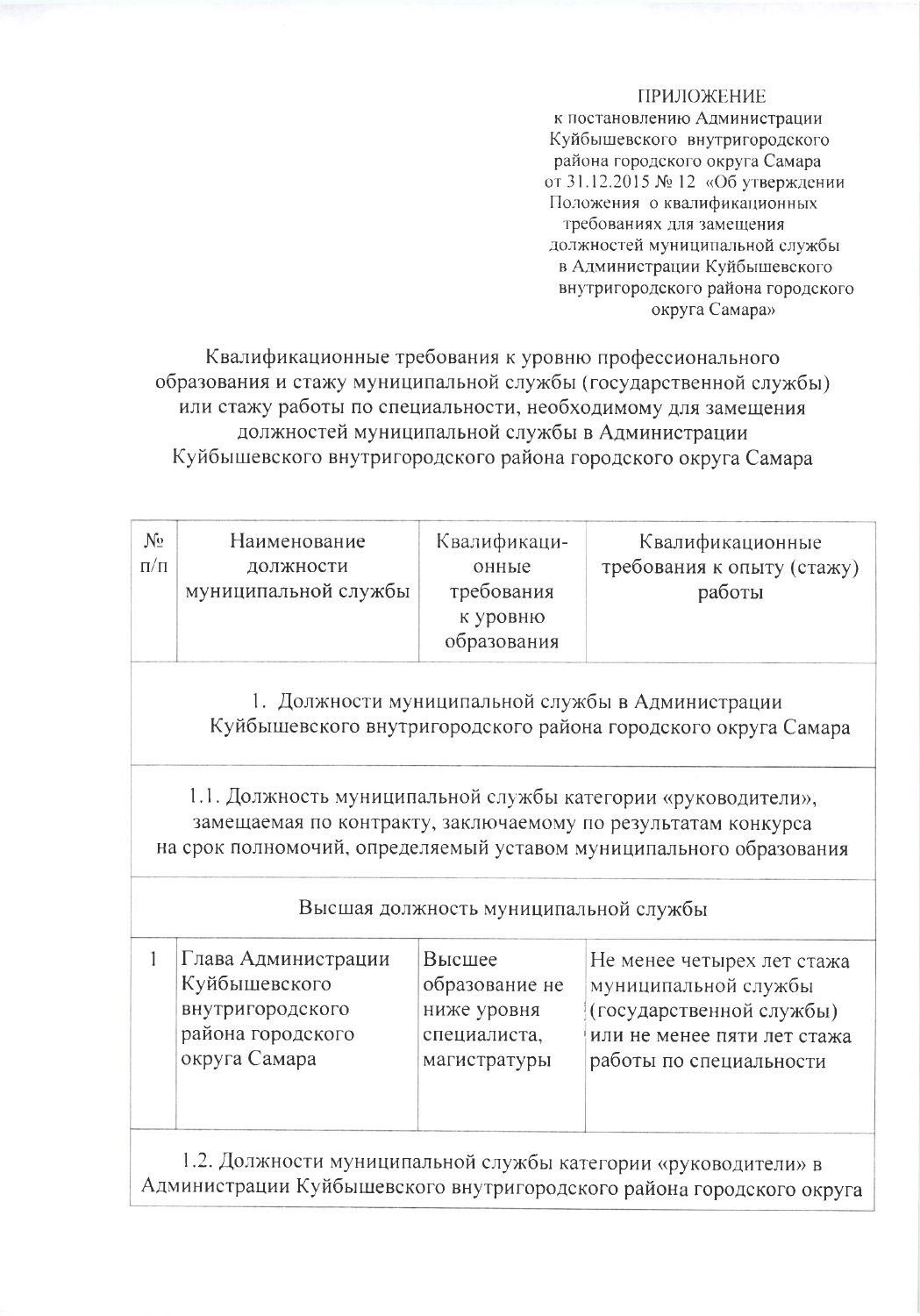Самара, учреждаемые для обеспечения исполнения полномочий администрацией внутригородского района городского округа Самара и замещаемые без ограничения срока полномочий

| Высшие должности муниципальной службы |                                                                                             |                                                                         |                                                                                                                                                                                                                                                                                                        |
|---------------------------------------|---------------------------------------------------------------------------------------------|-------------------------------------------------------------------------|--------------------------------------------------------------------------------------------------------------------------------------------------------------------------------------------------------------------------------------------------------------------------------------------------------|
| $\mathbf{1}$                          | Первый заместитель<br>главы Администрации                                                   | Высшее<br>образование не<br>ниже уровня<br>специалиста,<br>магистратуры | Не менее четырех лет стажа<br>муниципальной службы<br>(государственной службы)<br>или не менее пяти лет стажа<br>работы по специальности                                                                                                                                                               |
| $\overline{c}$                        | Заместитель главы<br>Администрации                                                          | Высшее<br>образование не<br>ниже уровня<br>специалиста,<br>магистратуры | Не менее четырех лет стажа<br>муниципальной службы<br>(государственной службы)<br>или не менее пяти лет стажа<br>работы по специальности                                                                                                                                                               |
|                                       |                                                                                             | Главные должности муниципальной службы                                  |                                                                                                                                                                                                                                                                                                        |
| 1                                     | Начальник отдела,<br>комиссии, службы,<br>председатель комиссии                             | Высшее<br>образование не<br>ниже уровня                                 | Не менее двух лет стажа<br>муниципальной службы<br>(государственной службы)                                                                                                                                                                                                                            |
| $\overline{2}$                        | Заместитель начальника<br>отдела, комиссии,<br>службы, заместитель<br>председателя комиссии | специалиста,<br>магистратуры                                            | или не менее трех лет стажа<br>работы по специальности.<br>Для лиц, имеющих дипломы<br>специалиста или магистра с<br>отличием, в течение трех лет<br>со дня выдачи диплома - не<br>менее одного года стажа<br>муниципальной службы<br>(государственной службы)<br>или стажа работы по<br>специальности |

1.3. Должности муниципальной службы категории «специалисты» в Администрации Куйбышевского внутригородского района городского округа Самара, учреждаемые для профессионального обеспечения исполнения администрацией внутригородского района городского округа Самара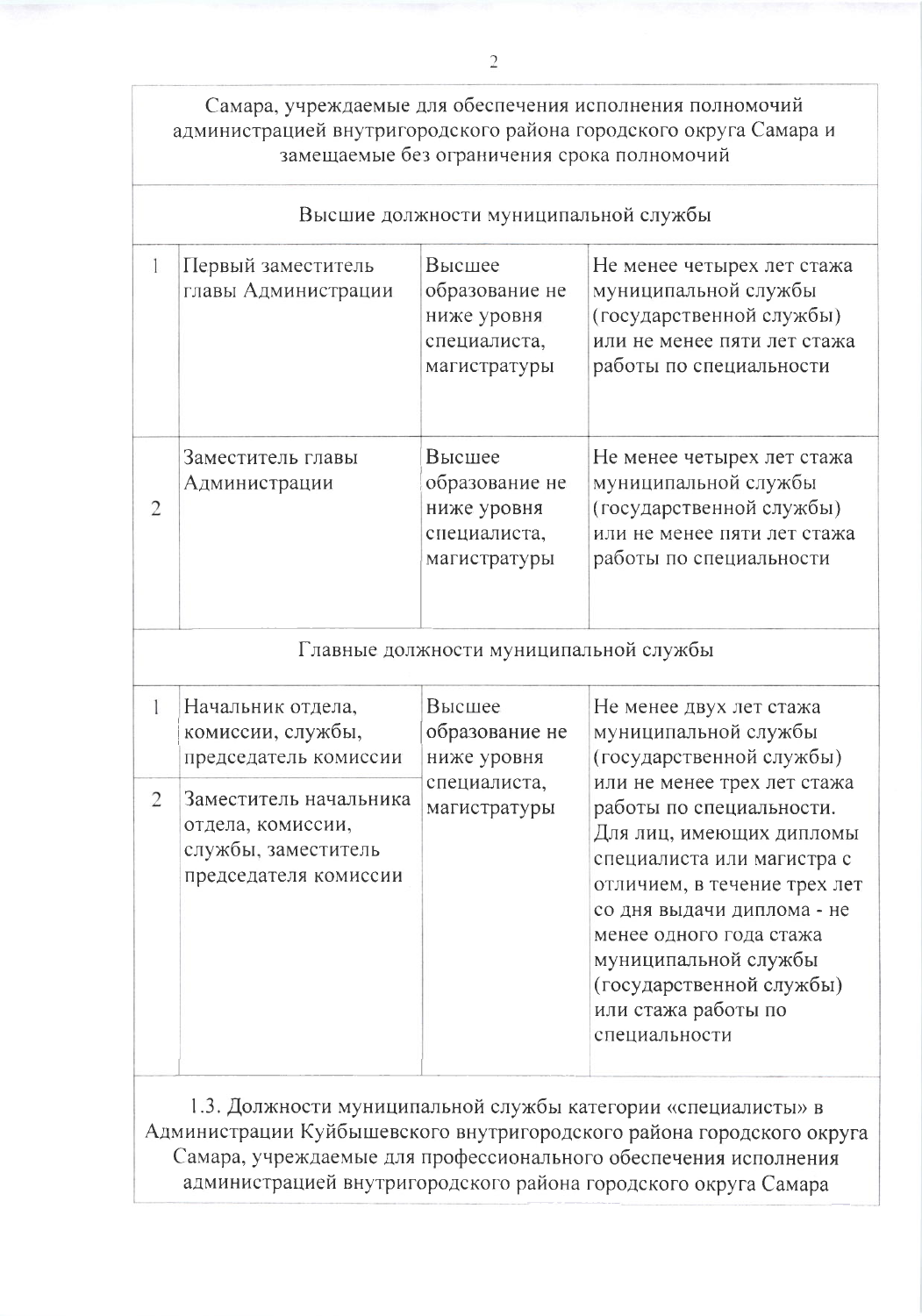# установленных задач и функций и замещаемые без ограничения срока полномочий

## Ведущие должности муниципальной службы

| Заведующий сектором | Высшее<br>образование | Без предъявления требований<br>к стажу муниципальной<br>службы (государственной<br>службы) или стажу работы по<br>специальности |
|---------------------|-----------------------|---------------------------------------------------------------------------------------------------------------------------------|
| Консультант         |                       |                                                                                                                                 |
| Главный специалист  |                       |                                                                                                                                 |
| Инспектор           |                       |                                                                                                                                 |

Старшие должности муниципальной службы

| Ведущий специалист     | Высшее<br>образование | Без предъявления требований<br>к стажу муниципальной                    |
|------------------------|-----------------------|-------------------------------------------------------------------------|
| Специалист I категории |                       | службы (государственной<br>службы) или стажу работы по<br>специальности |

1.4. Должности муниципальной службы категории «обеспечивающие специалисты», учреждаемые для обеспечения исполнения полномочий Администрацией Куйбышевского внутригородского района городского округа Самара и замещаемые без ограничения срока полномочий

Младшие должности муниципальной службы

|              | Специалист II категории   Профессиональ-   Без предъявления требований                                             |
|--------------|--------------------------------------------------------------------------------------------------------------------|
| 2 Специалист | ное образование   к стажу муниципальной<br>службы (государственной<br>службы) или стажу работы по<br>специальности |

Глава Администрации Куйбышевского внутригородского района городского округа Самара

MULL

А.В.Моргун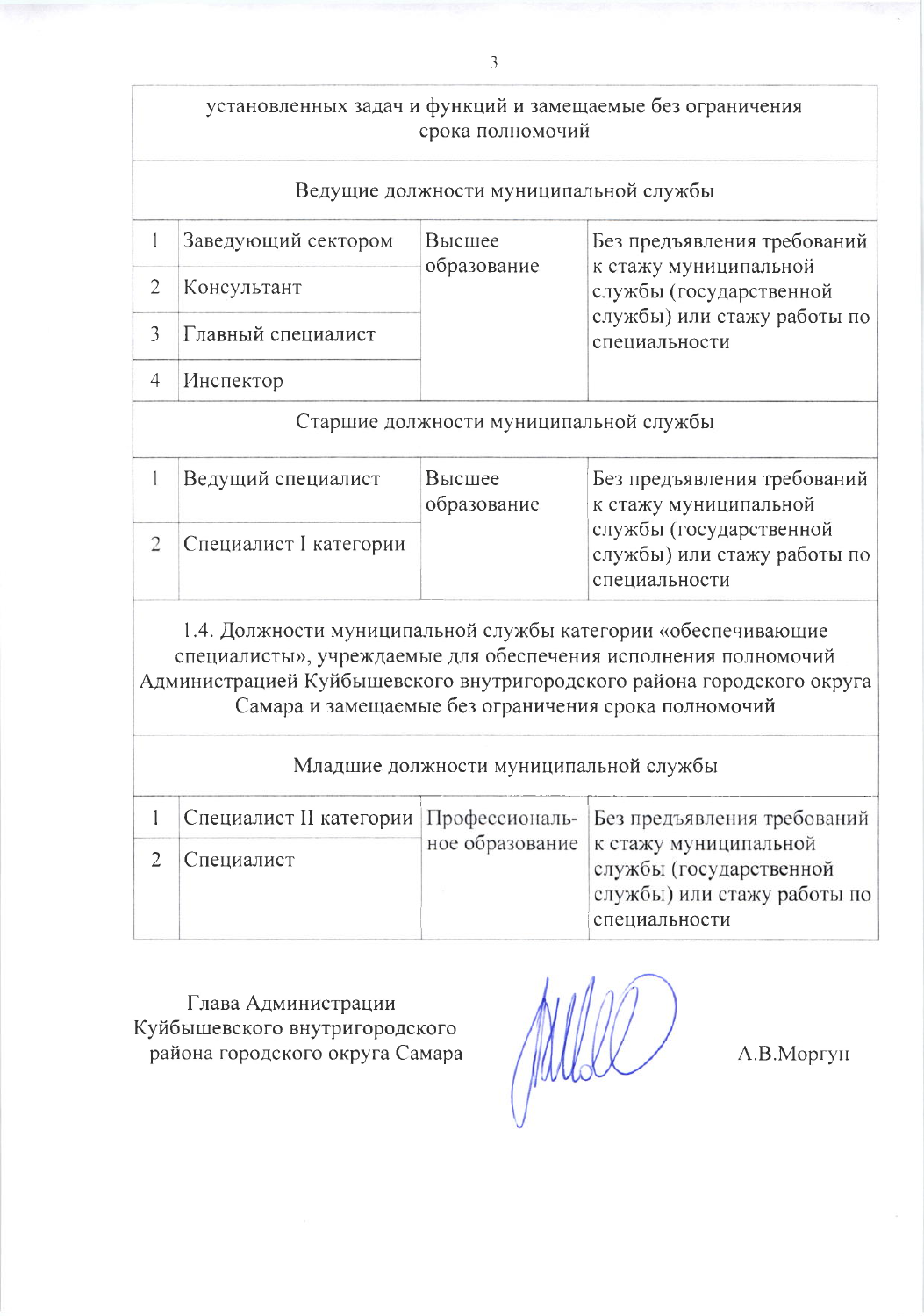Об утверждении приложения к постановлению Администрации Куйбышевского внутригородского района городского округа Самара от 31.12.2015 № 12 «Об утверждении Положения о квалификационных требованиях для замещения должностей муниципальной службы в Администрации Куйбышевского внутригородского района городского округа Самара» в новой редакции

В целях приведения муниципального правового акта в соответствие с Законом Самарской области от 09.10.2007 №96-ГД «О муниципальной службе в Самарской области», ПОСТАНОВЛЯЮ:

1. Утвердить приложение к постановлению Администрации Куйбышевского внутригородского района городского округа Самара от 31.12.2015 № 12 «Об утверждении Положения о квалификационных требованиях для замещения должностей муниципальной службы в Администрации Куйбышевского внутригородского района городского округа Самара» в новой редакции согласно приложению.

2. Настоящее постановление вступает в силу с момента подписания и подлежит официальному опубликованию.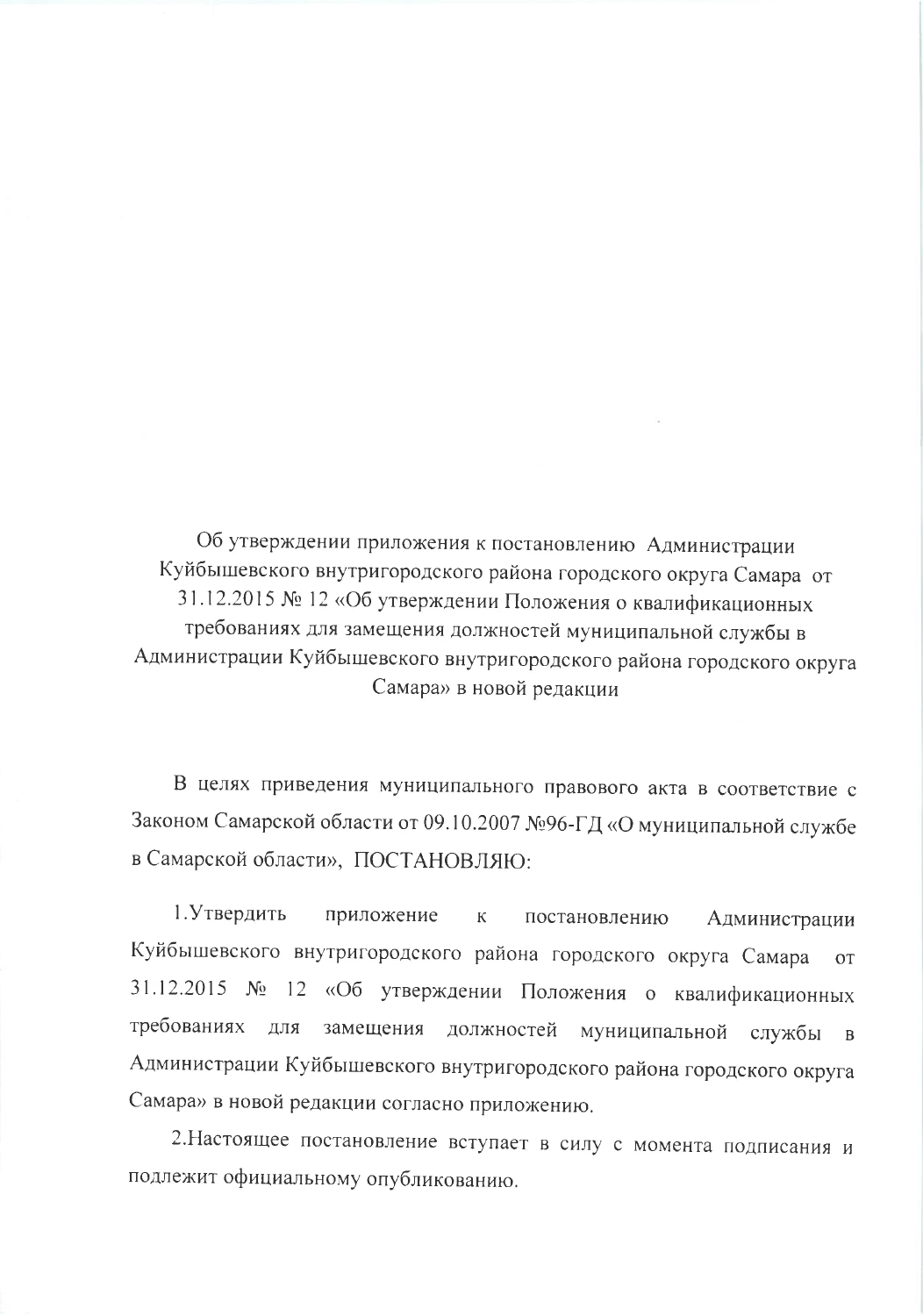Начальник отдела муниципальной службы, кадров и охраны труда

Agref C.A.Cyraruna

Начальник правового отдела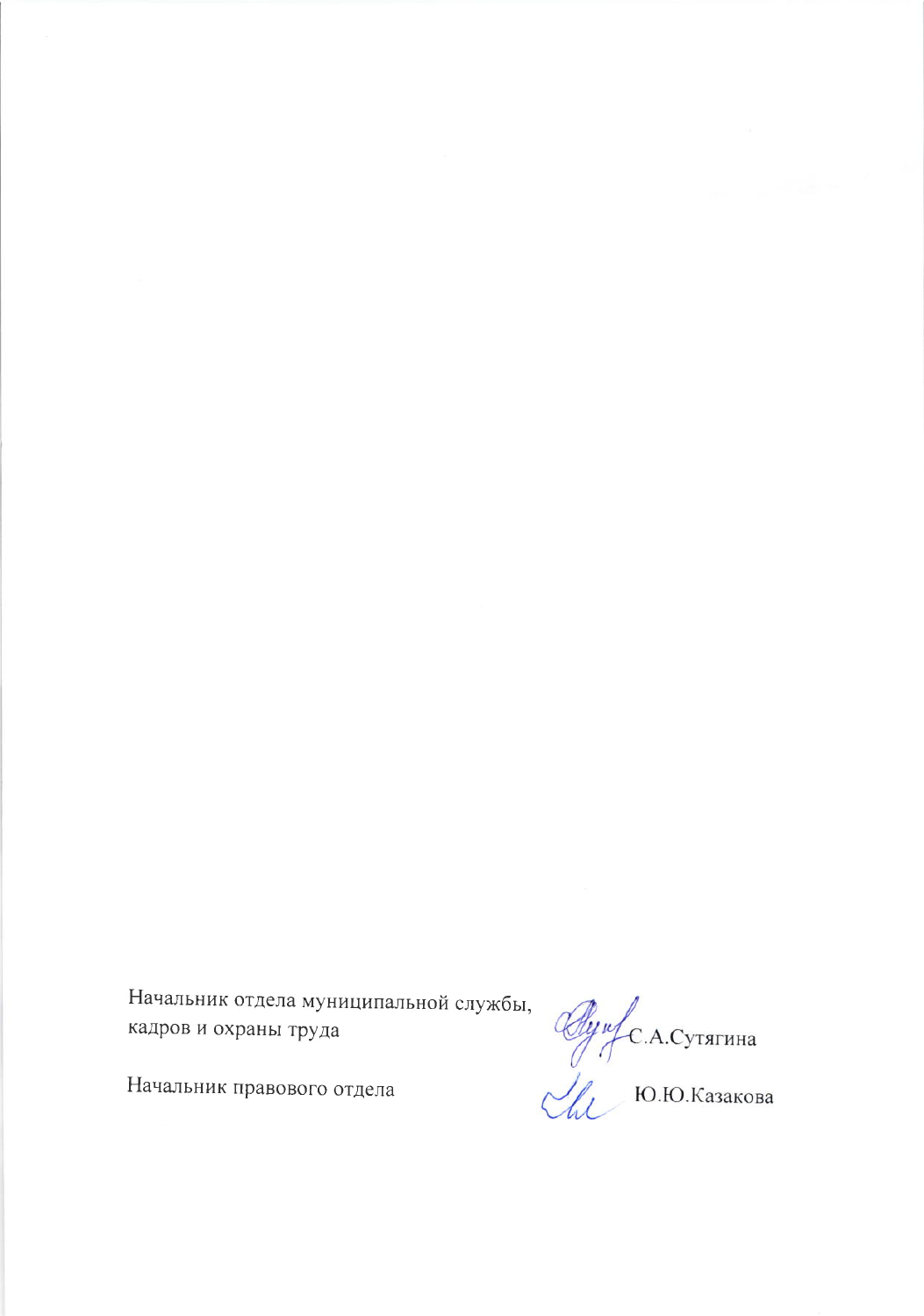3. Контроль за исполнением настоящего постановления оставляю за собой.

Глава Администрации Куйбышевского внутригородского района городского округа Самара

A.B.MOPTYH

Сутягина С.А. 330 68 39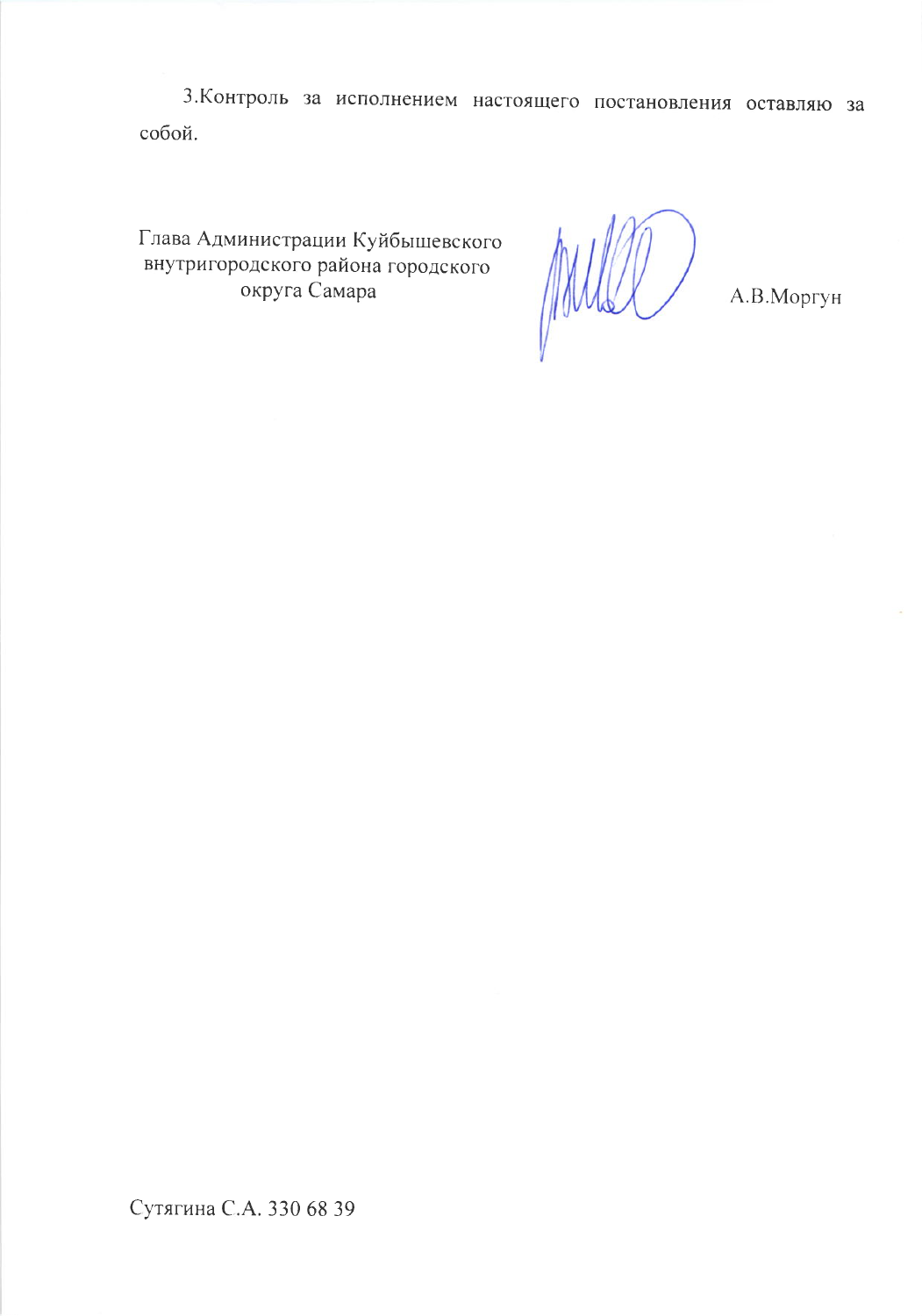Начальник отдела муниципальной службы,  $\mathscr{A}_{\mu\nu}$  С.А.Сутягина кадров и охраны труда  $\mathbb{C}$  С.А.Сутягина Ю.Ю.Казакова